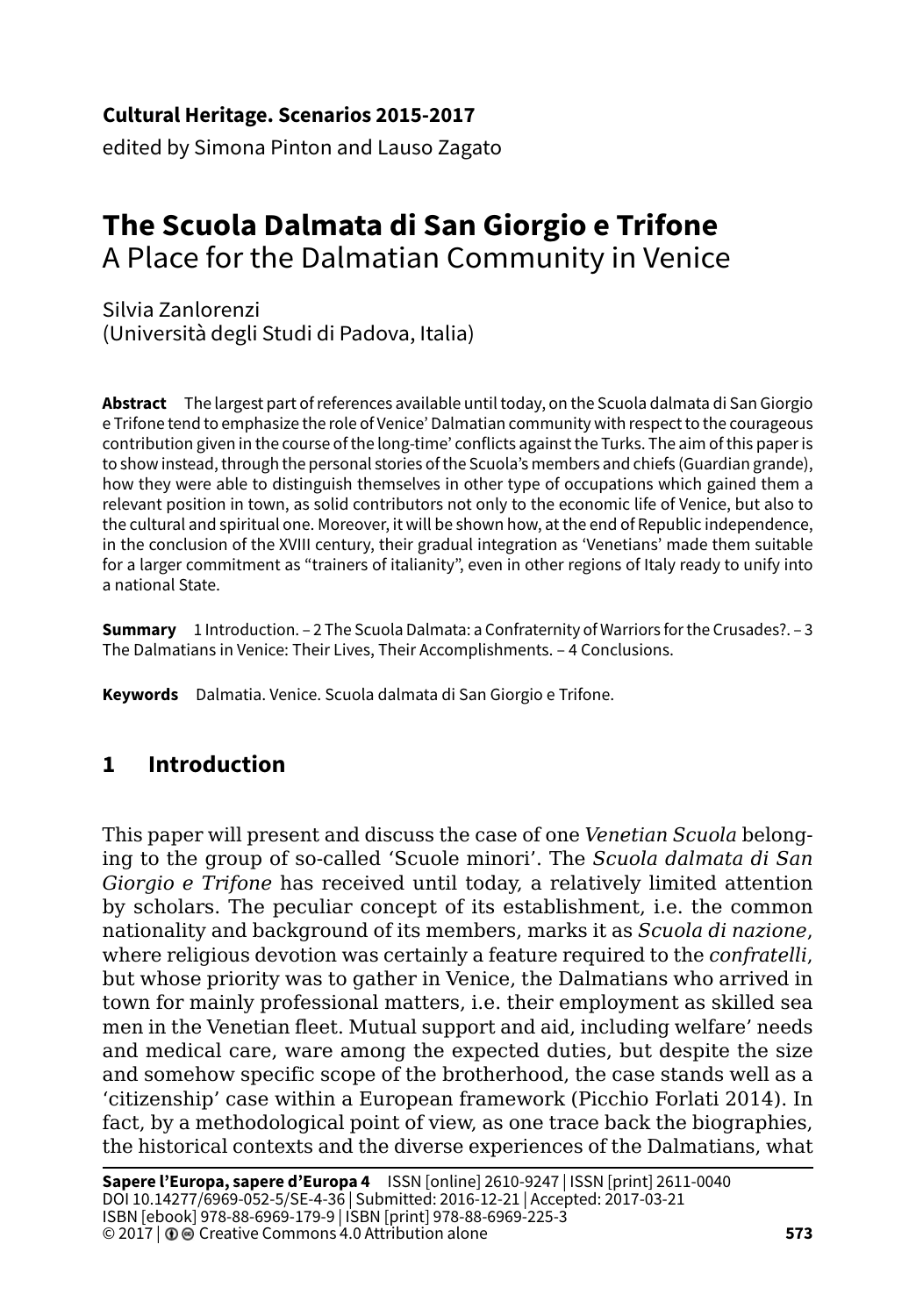come out is going across three different countries of today' Europe, such as Italy, Croatia and Montenegro with some further references to Greece, Serbia and Turkey.

As a matter of fact, the 'teleri' painted by Vittore Carpaccio until 1507, showing, among other subjects, the heroic episodes of Saint George' saving of the city of Selene from the dragon, remain the main cue of interest of this minor *Scuola*. Moreover, one of the most recent titles (Gentili 1996) attempt an iconographic analysis which emphasizes the references to the underlying political propaganda of the artistic project, with respect to Venice commitment against the Ottomans. Within such a view, the Dalmatians appear like a community invested with a special mandate for the defense of their native land, involved in the whole series of conflicts that occurred in the Adriatic Sea, in order to preserve the borders by the Turks' advance, along a time' space lasting until the end of the Republic. In the course of such an effort, i.e. centuries of sea' conflicts against the Turks, it is plausible that the military value of courageous ones, couldn't but stand out and increase the fame of the Venetian value. The accomplishments of many admirals, captains, etc. are easily available in the than chronicles: it is also the case of the exploits of the Admiral Pietro Mocenigo in the 'East', dating to the second half of the fifteenth century, that were preserved in the report compiled by the Dalmatian Coriolano Cepione from Traù (today Trogir) (Gentili 1996, 73-4), "sopracomito di galera".**<sup>1</sup>** But what remains in today' popular unconscious about the Dalmatians and their involvement in Venice events either as individuals as well as a community, is the scene represented by Giuseppe Lallich' painting *Il Bacio di Perasto al Gonfalone di San Marco* painted in 1930. The well-known picture representing the Captain of Perast Count Giuseppe Viscovic bestowing his last, touching tribute to Venice along with the local notables and citizens, acquired popularity when Gabriele D'Annunzio choose "Ti con nu, nu con Ti", as a quotation from the final speech Viscovich held on that same day 23 August 1797: the Italian poet in 1918, flew with his squadron 'Serenissima' on Vienna with his team of aviators, by flooding it with Italian tricolored leaflets. Two years later, in Fiume, D'Annunzio used the same sentence to finish his speeches.

**<sup>1</sup>** The office was on use especially between Middle Age and Renaissance, to point the role of the galley' captain. In the case of Venice' fleet, only members of aristocracy were listed for it, as it was considered a good start to a brilliant career.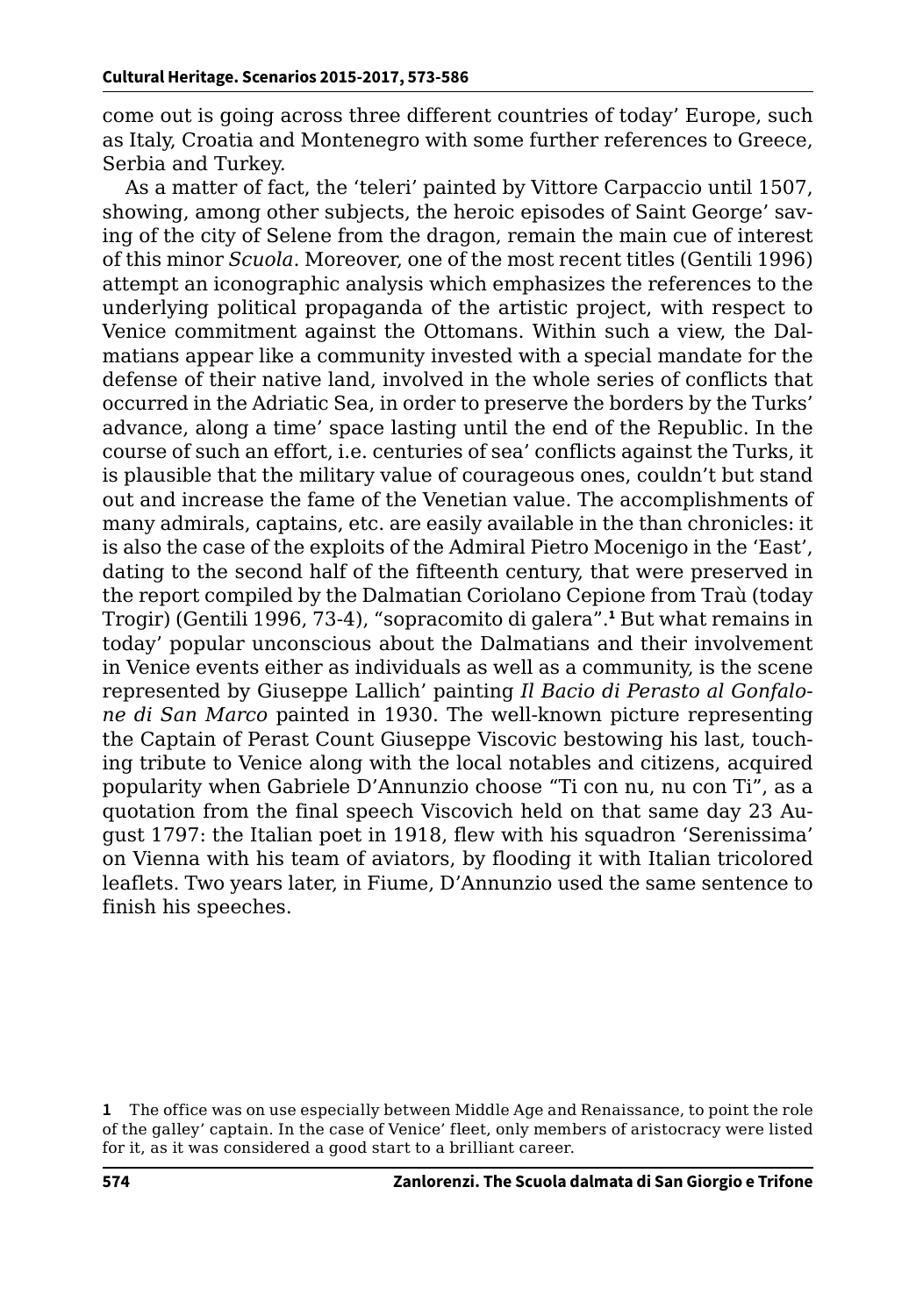

Figura 1. Giuseppe Lallich, *Il bacio di Perasto*. (ca. 1930). Oil on canvas, 90 × 120. Roma, Associazione nazionale dalmata. © Cace 2006

The aim of this paper isn't a discussion on why and for what reasons the Italian historiography debate on Fascist rethoric propaganda has pushed apart the history and the CH of the Eastern Adriatic into a sort of *limbo*, still today approached mainly by specialized scholars. References to the complex history of this region might still remain somehow confused, in a way that we also should stress that Perast is located in today Montenegro. The small town was where Venice gonfalon' standard was guarded, preserved by twelve *Gonfalonieri* whose vow of allegiance, implied death rather than having it lost by the enemy.

In 1444, *La Serenissima*, with the sole exception of Ragusa, current Dubrovnik, achieved the peak of its dominance on Dalmatia, after the self-donation of the Republic of Poljica. However, the tight connections between Venice and its province, passed through across a series of hardfough border conflicts, which the drawings of three different boundaries across time, i.e. the Linea Nani of 1671, the Linea Grimani of 1699, and the Linea Mocenigo of 1721, clearly show. Evidence on the Venetian commitment not only on the military side but also on the bureaucratic effort to govern the Dalmatian territories, is provided by the reports of the Rectors (*rettori*) appointed at a number of cities, town and islands, for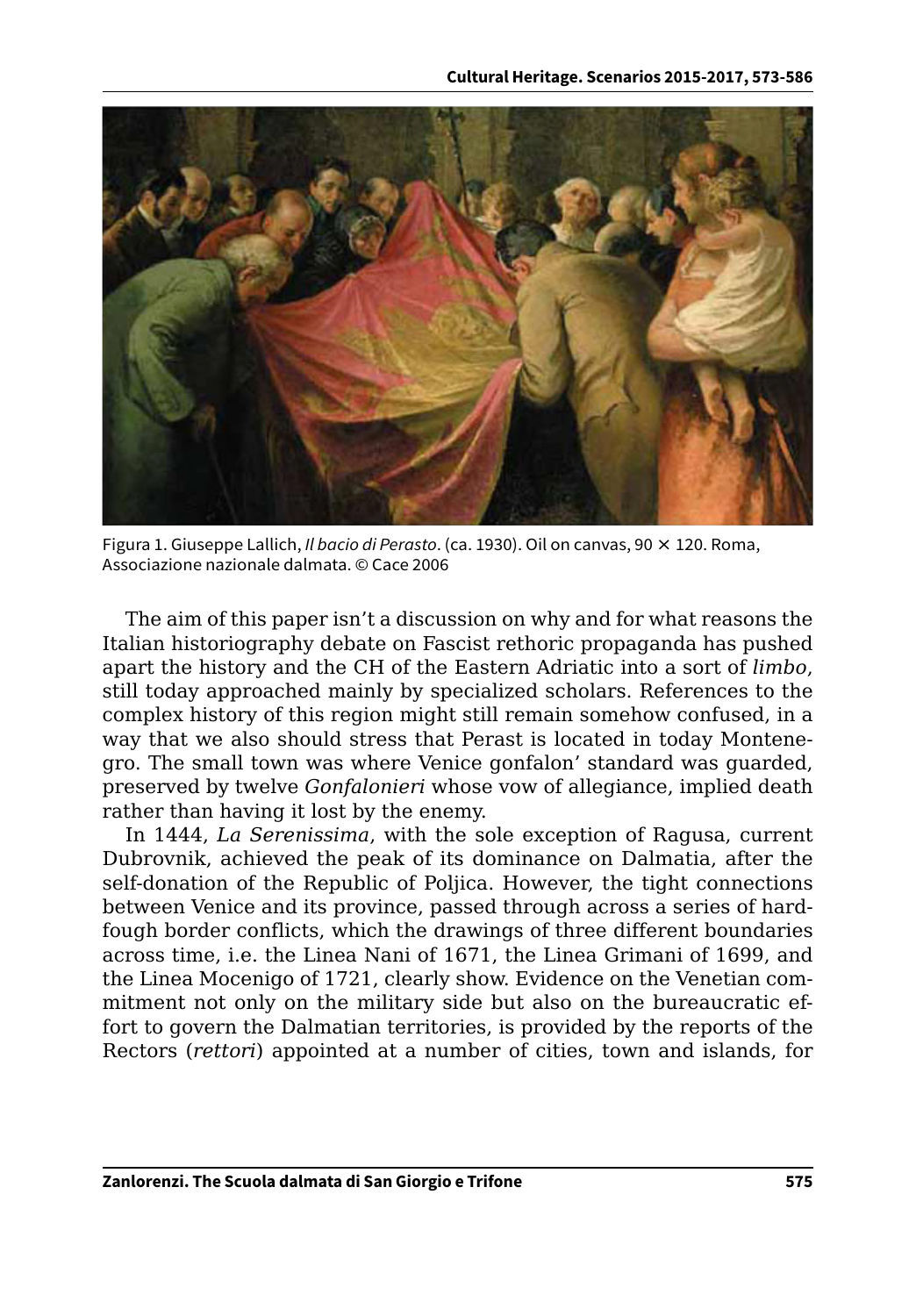administrative and judiciary ruling. (Passarella 2016).**<sup>2</sup>** Still, the reasons why such papers might provide just a limited portrait of the Dalmatian people, their culture, habits, traditions, etc., might be partially recognized by the administrative nature of the reports. What will be rather aimed in this paper, will be to present a few examples of some relevant members of the *Scuola dalmata*, by showing instead how their individual existence became interwoven with Venice economic, devotional and cultural life.

### **2 The Scuola Dalmata: a Confraternity of Warriors for the Crusades?**

As largely known, the first meeting of two-hundreds Dalmatians in the current location of the *Scuola*, dates back to 24 March 1451, whereas the approval of the Council of Ten was given just few months later, on 19 May. However, the very first news concerning the possibility for the Venice' Dalmatian community to gather, is the indulgence granted by Cardinal Bessarione on 10 February 1464, by which a total of one hundred days of divine absolution ('divina remissione') could be granted to the visitors of the church where the *societas Sclavorum* was found, to be done during the fests of the saints George, Jerome and Trifone, on the *Corpus Domini*'s day and during the first Sunday after the Ascension.

With respect to wider geopolitical analysis, it is interesting to note that these dates somehow correspond to more than one relevant event of the Eastern Adriatic area which, among other consequences, must have provoked huge movements of people. First, the settling of the crusade of 1458 promoted by Pope Pius IInd, after Costantinople definitive fall of 1453; secondly, on the mainland side, the battle of Kosovo Poljie of 1389 already marked the beginning of the long geopolitical control by the Ottomans on the Balkans, pushing also a wide number of Orthodox Christians such as the Serbs, to repair in the Dalmatian, i.e. Christian, coast. To such refugees, the Venetian territories and Venice' geopolitical position stood by the upper Adriatic Sea as the strongest and closest Christian power, in control of the sea routes leading to the newly established Muslim Near East. In this sense, Venice might appear to be a peaceful and tolerant State, where a multicultural environment could provide new opportunities for social, business and cultural emancipation. On the other hand, in this paper, the birth of an approved community such as the Dalmatian one, will be

**<sup>2</sup>** The peculiar mandate on the provinces of the Eastern Adriatic 'coast, might be read in the reports available at <http://www.statodamar.it/content.php?lang=1&txt=2&sid=> (2017- 12-15), starting by the time each single province, district, area started to be part of the "Stato da Mar".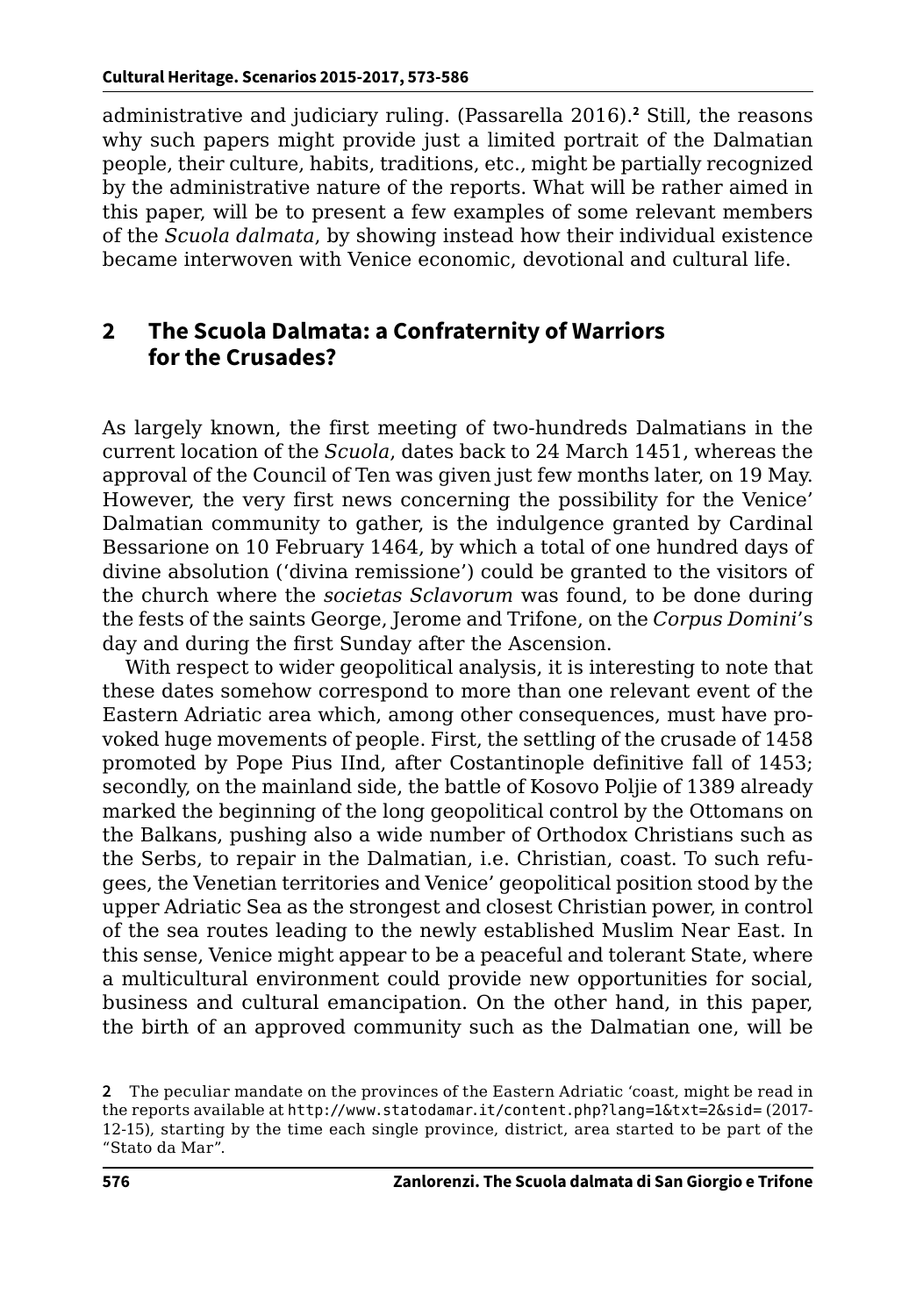inscribed within a specific case that is the flourishing of the *Scuole*, commonly known as 'confraternities', i.e. the story of *the Scuole* within the life of Venice, rather than connecting them to a strategic or *external* priority.

In 1501 Marin Sanudo The Young could list already two hundred confraternities in town identified as *Scuole di devozione* (devotional confraternities), *Scuole di arti e mestieri* (guilds), but also *Scuole di nazione*, created by those communities immigrated in Venice from the provinces dominated by *La Serenissima*. At the end of the century in 1581, Francesco Sansovino son of the architect Jacopo, clarified the aim of such institutions with special focus on devotional and mutual assistance between the affiliated members. Their social background might differ, including citizens, business men, artists "et alter persone popolari della città".**<sup>3</sup>** Official approval by the Council of Ten was compulsory, but relevant space was acknowledged to spiritual training as well as to devotion for the deceased ones. Still, bureaucratic regulation of the confraternities' status might be found in the first half of the fifteenth century. The approval from the Council of Ten was established on October 1401; on May 1451, provisions were taken to prevent or settle scuffles and fights between brothers, and in 1453 it was decided to prevent the General Chapter to continue after the sunset. In other words, the development of legislation for confraternities confirm their relevance within the religious, social and cultural life of Venice, i.e. not just with respect to their contribution to any outside conflict of the Republic. Still, the words of the Venetian scholar Perocco (1964) point well to the actual role that has to be correctly assigned to the *confraternite*:

In una città così traboccante di attività artigianali e mercantili come Venezia, in un emporio così variopinto di nazionalità e costume diversi, le Scuole furono spesso anello di congiunzione tra il potere pubblico e la vita privata del cittadino, che si inseriva attraverso di esse nel connettivo sociale, secondo affinità di lavoro, di interessi e di nazionalità. Esse avevano il potere, d'altro canto, di porre in luce di fronte allo Stato le benemerenze dei cittadini facoltosi che avessero elargito denaro a favore delle loro iniziative: la comunità della Scuola veniva così a creare, quasi per osmosi, un accordo economico e sociale, accanto ai motivi di pietà, che si legavano ad una religione di patria, secondo certi principi basilari e costanti della Repubblica di Venezia. (17)**<sup>4</sup>**

**3** 'Other popular ones in town'.

**4** "In a city overflowing with artisans and seamen' business such as Venice was, in a commercial hub enriched by diverse nationalities and costumes, the Scuole were often the joining link between State' power and citizens' private life, as they provided connection to the social environment, through working affinities, similar interests or nationalities. On the other hand, the Scuola had the power to present to the State the merits of the wealthy citizens willing to support financially La Serenissima' ventures. A Scuola community through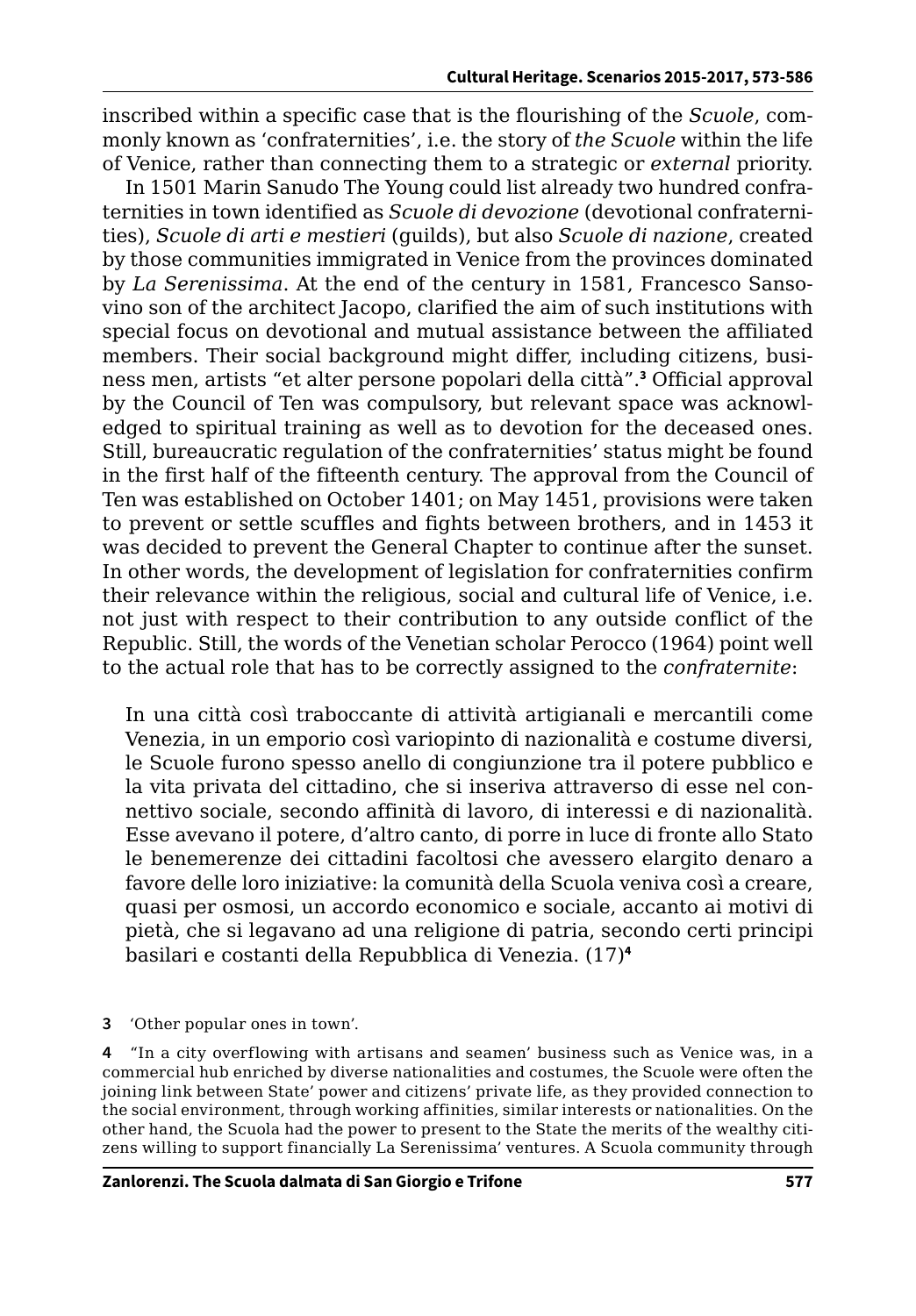The Zara-born historian Giuseppe Praga (1893-1958) in his major work *Storia della Dalmazia* (1981) remarked that after the previously mentioned inclusion of the most of Dalmatia into the Republic dominance by the half of the fifteenth century, the main wish of Dalmatian people was to become part of Venice such as their new homeland:

Specialmente il popolo, non ne vuol più sapere né di bosniesi, né di napoletani, né di ungheresi, né in genere di tutti quei dominatori estranei e lontani che con le loro lotte, i loro intrighi, le loro estorsioni conducevano i comuni alla rovina. Nell'impossibilità ormai di realizzare l'indipendenza assoluta si pensa con nostalgia al dominio veneziano, lo si desidera, lo si invoca. (Vallery 2009, 9)**<sup>5</sup>**

It might be plausible to ascertain the extent in those centuries, people developed such an awareness of a clear belonging to a specific cultural background, in a region whose ethnic framework was ever since, a largely mixed one. Still, donation to Venice, in order to gain protection from the mainland invasions and attacks, was a choice that Istrian cities, in the upper part of the Eastern Adriatic coast, started since the twelfth century and completed by the half of the XIV. An ever-growing number of Dalmatians started to come to Venice, whose main motivations seemed to be business or sailing as crew of the Republic galleys. In a city where social groups were provided with such a structured organization, precariousness and uncertainty given by daily issues such as sickness or oldness brought to the need of haven for rest:

molte et infinite volte achade, molti et assai poverer non haver i de la nostra nation nelle armade vostre esser feridi a morte e vegnir in questa vostra terra, ocorendo al più de le volte lor manchar de necessitade e desasio per non haver subsidio ni sovengo da parsona alguna. Et anchor molto poveri famei i quali a la morte soa non havendo da sepelirse sono astreti far portar soto i portegi del vostro palazo e li demorar fin che per alguna bona persona li sia fato alguna limosina, mediante la qual possano far sopelire. Et etiamdio molti poveri presonieri de la dita nation li qual per non aver solicito ni aiutorio da parsona alguna perisse de

this sort of mutual exchange, was able to set an economic and social agreement, besides devotional priorities referring to a 'homeland' religion', within specific and permanent fundamentals of Venetian background". Translation by the author.

**<sup>5</sup>** "The people especially, don't want to know more about Bosnians, Neapolitans, Hungharians, and about all those foreign and distant dominators whose fights, plots, and blackmails have brought citizens on ruin. As independence turned unattainable, Venetian dominion started to be seen as desirable". Translation by the author.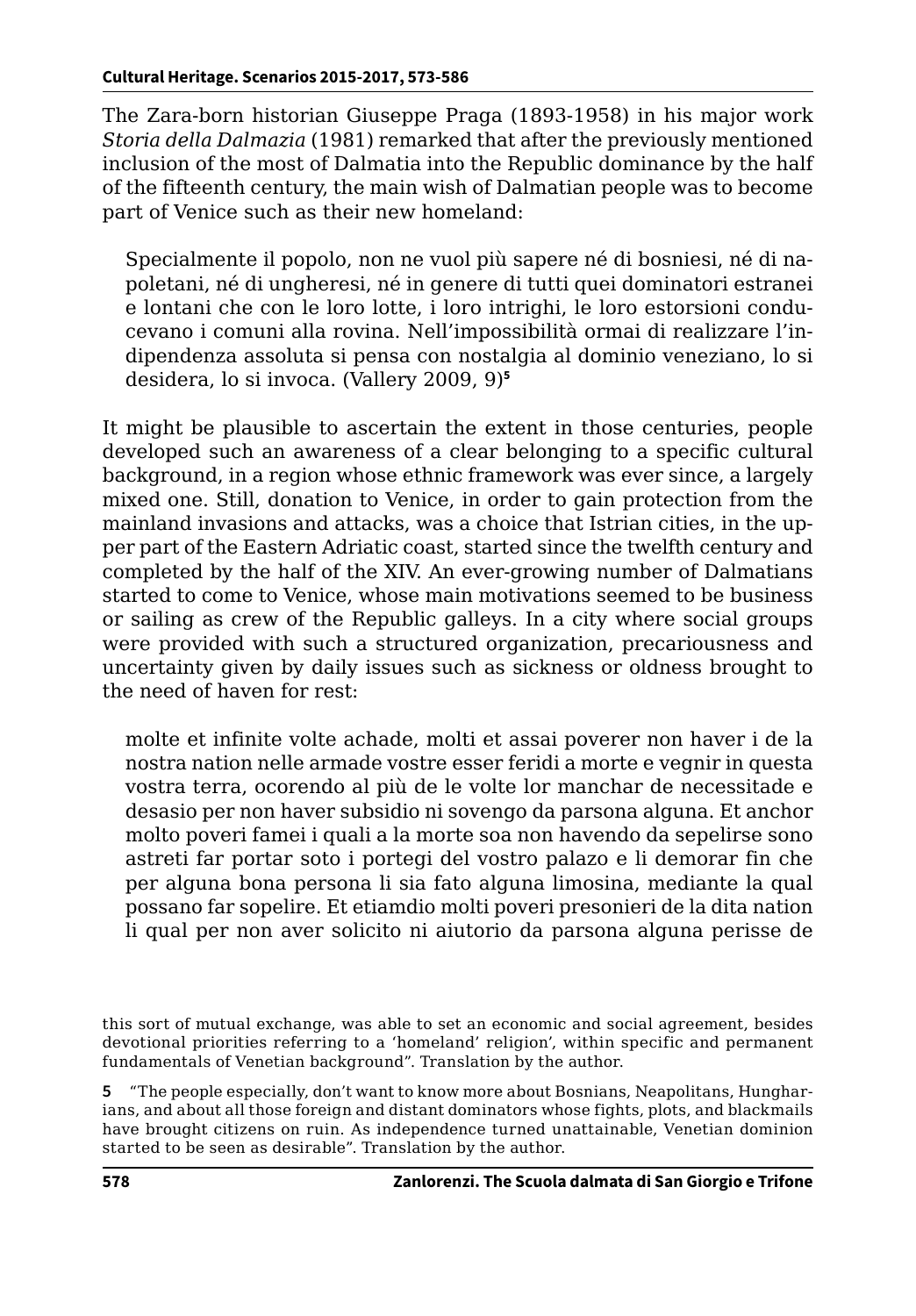fame e da desasio ne le carcere vostre. (Vallery 2009, 11)**<sup>6</sup>**

It is clear that the need to establish a retreat in Venice, was felt by the Dalmatians in order to solve very trivial issues.

The official charter of each *Scuola* was called *mariegola*, and those authors who have worked on the original documents, including also the 'Catastico' (book of accounts), provide a precious repertoire of news on the story of the *Scuola dalmata* since its founding. And there seems to be the chance to discuss some of the previously selected quotations.

Minuets from the first meeting, mention that the brothers felt united as part of the "Nation Dalmatina ovvero Sclavonica", reminding to the Praga's consideration on the way the Dalmatians considered themselves within Venice Republic' social framework.

If the location was the same as today, still the current building was the first issue to engage the brothers with particular involvement by the *Guardian Grande'* side. The meeting of the first two hundred Dalmatian brothers, was held in a hall of the "Hospedal de Madona Santta Catharina", the hostel just next the church of "missier San Zuane del Tempio", i.e. the former church of the Templars, granted the *Scuola* by the Chief Reverend of the Order of Knights of the Hospital of Saint John of Jerusalem which acquired the Templars' estate when the Order was banned in the first half of the fourteenth century.

The closeness to the Venetian headquarter of such knights' orders, who strongly contributed the success of Crusades, might clash with the modest occupation of the small Dalmatian community- whose *Scuola* within some fifty years' time, would have been decorated with paintings celebrating a warrior' saint such as Saint George.

| per Governador | Simon Zuane dalee Stagnade <sup>7</sup>      |
|----------------|----------------------------------------------|
| per Vicario    | mistro Paolo Barbier                         |
| per Scrivan    | Nicolò de Catharo                            |
| per Degani     | mistro Zorzi de Marco casselero <sup>8</sup> |
|                | Agustin de Alegreto Fruttarolo <sup>9</sup>  |

**6** "It often happens that many of us, ended up in poverty, mortally wounded by fighting in your troops, come into your territory, by necessity and in lack of any support and help by anyone. Such a deprived condition doesn't even allow proper burial, by forcing them to beg for charity under the colonnade of your palace and remain there until some good soul might grant some money, by which they can finally pay burial. Not to mention many poor prisoners of the nation, with no help by anyone, ending up dying of hunger and struggle in your jails" Translation by the author.

- **7** Stagna: copper kitchenware.
- **8** Casselero-casseler: wood craftman, especially skilled in wooden boxes.
- **9** Fruttarolo: greengrocer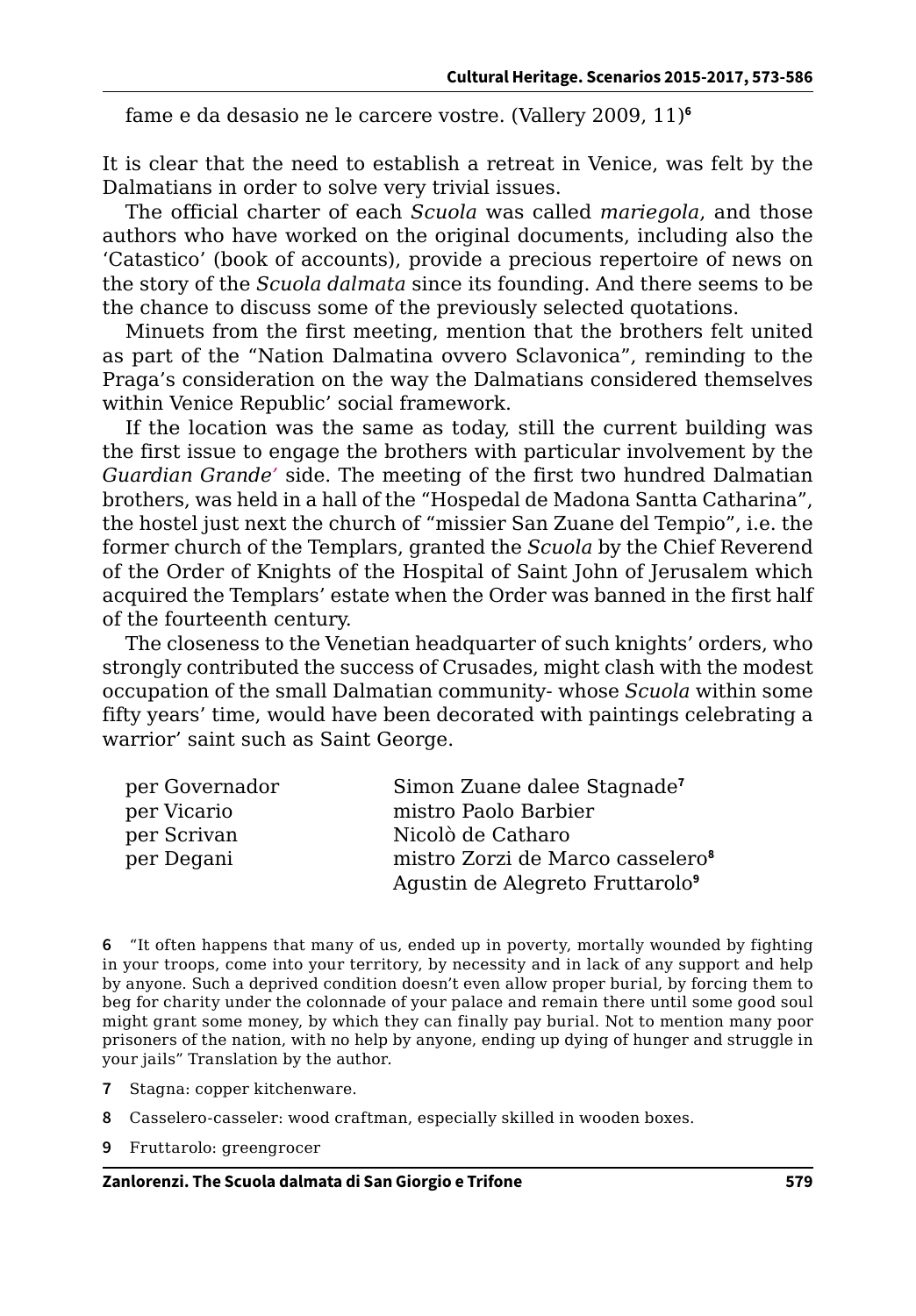Zuane de Zorzi scudellaro**<sup>10</sup>** in piazza Zuane de Piero orevese**<sup>11</sup>** mistro Zorzi de Jacomo coffanaro**<sup>12</sup>** mistro Piero sartore**<sup>13</sup>** de San Fantin mistro Paolo de Zorzi callegaro**<sup>14</sup>** mistro Martin Zancheta muraro**<sup>15</sup>** mistro Mathio de fior sartor**<sup>16</sup>** mistro Nicolò cimador**<sup>17</sup>** mistro Michiel Surian

(Vallery 2011, 11-12)

Besides the prevailing occupation of the first *confratelli* in the manifacturing business, the others were seamen. Further evidence can be found in the ledger or *Catastico*, the other important document for the *Scuola*'s management which confirm how the *confraternita* soon started to be the main reference for the crew member of the galleys reaching *La Serenissima* from Cattaro (today Kotor), Zara (Zadar) and Sebenico (Sibenik). References on this document (Perocco 1964, 24) bring attention on the case of "Stefano da Budua fu Zorzi" through the detail extracted by his testament. The paper dates back to 1485: it confirms his employment on a galley leaving from today Budva, Montenegro, and quoted his wish to have his soul kept in the memory by the brothers, by lightening two candles at the newly built church of Santa Maria dei Miracoli. The act of mercy from Pope Sisto the IVth in 1481, recorded as *Indulgenza di Rodi*, show how few decades after the *Scuola* foundation, Rome started to become aware of the role of the Dalmatian community in the military commitment of Venice against the Ottomans. As largely known, the donation of the relic of Saint George in 1502 from Captain Paolo Vallaresso celebrated the conquest of the Methoni and Koroni in Western Peloponnese' coast.

- **10** Scudellaro: bowls' craftman.
- **11** Orevese, orese: goldsmith.
- **12** Coffanaro: rattan baskets' maker.
- **13** Sartor: taylor.
- **14** Callegher, calegher, calzolar: shoemaker.
- **15** Muraro: bricklayer.
- **16** Sartor: Taylor
- **17** Cimador: trimmer.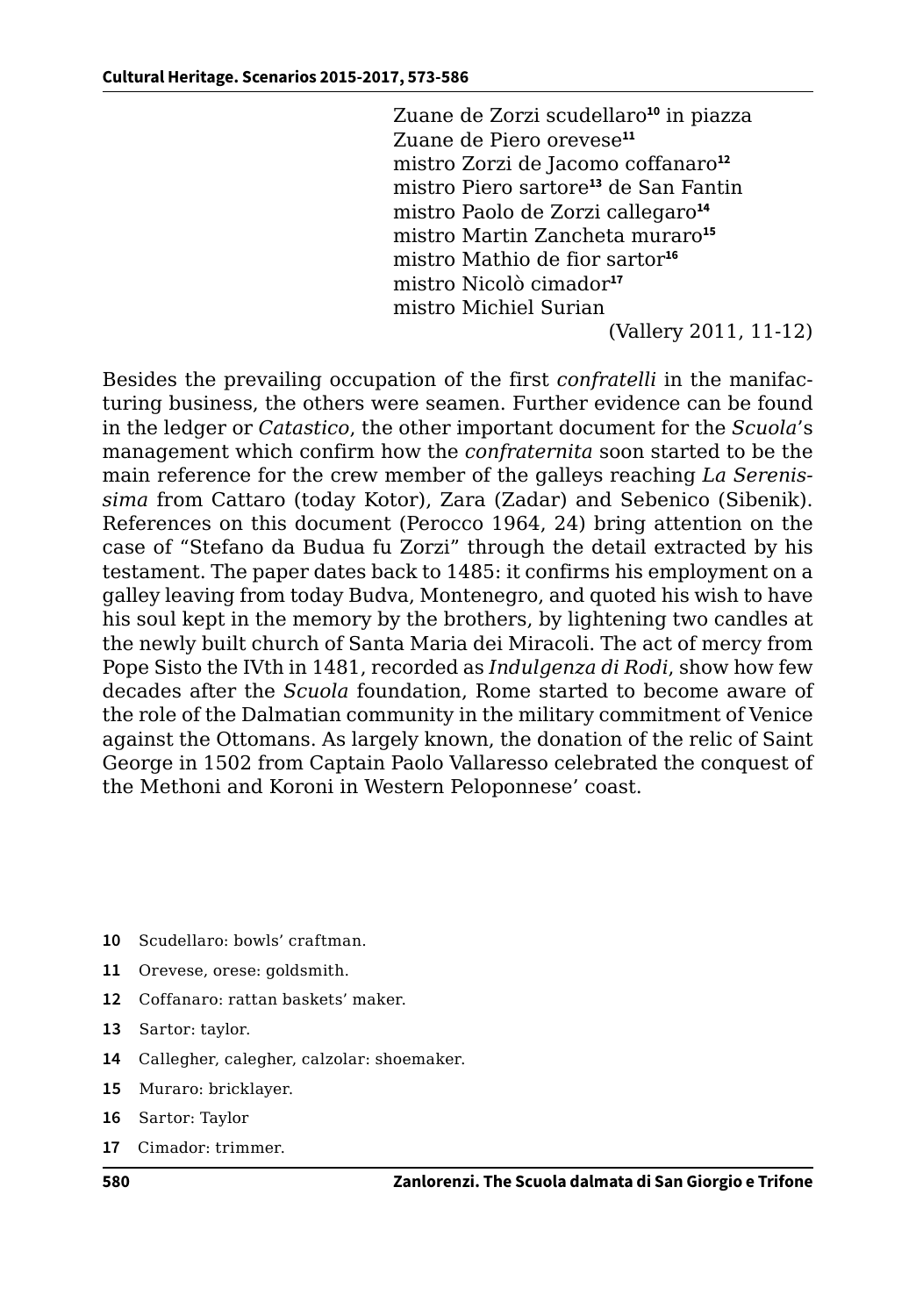## **3 The Dalmatians in Venice: Their Lives, Their Accomplishments**

For the first fifty years after its official foundation, that hall granted from the fourteenth century' shelter by the Order of the Knights of Saint John in Jerusalem, remained as the gathering place of the *Scuola*. The Dalmatians after winning a few legal occurrences with the nearby Order of the Knights of Rhodes concerning the maintenance of the lodge, eventually gained the grant, agreed also by the Pope, to start the restoration of the building. By the mid-sixteenth century, the small Dalmatian community reached a respectable economic status which allowed them to financially contribute to the renovation project thanks to their own donations. From 1516 until 1551 at least five bequests enriched the *Scuola* budget: the first from "Helena relicta Marco da Cattaro" (Elena, daughter of Marco from Kotor), in 1541 from "Alessio della Torre da Dulcigno" (Alessio della Torre from Ulcinj, Montenegro), in 1544 another one from "Lucia da Lesina vedova di Matteo da Spalato" (Lucia from Hvar, widow of Matteo from Split, Croatia) until the last one from "Zuanne quondam Petrus di Lissa" (Giovanni, son of Pietro from Vis, Croatia). Besides other valuables acquired by the *confraternita*, the 'teleri' completed by Carpaccio by 1507 required an appropriate arrangement.**<sup>18</sup>**

Documents have provided plenty of news on the life of "Giovanni da Lissa" who was appointed *Guardian Grande* for four times in 1541, in 1544, 1549 and in 1551. The birth in today island of Vis is confirmed whether the date remains unknown even though it is possible to place it at the end of the fifteenth century. After a first attempt into the ecclesiastical career, later news confirms his permanent occupation as wine trader: insurance policies on his name are found on shipments across the Adriatic Sea in 1524, 1525, 1526, 1528, 1533 and 1539. Married with Isabella, born by the ship owner Francesco Foresti from Corfù, Giovanni had no children but coherent to his devoted nature, continued to financially help all his closest relatives. Documents concerning his work life, show him as a successful business man: his store was located at San Domenico, in Castello, but a good deal started when he was able to become a supplier of the Arsenal; his trade spread across 'Vegli' (today Krk, Croatia), Ancona, Corfù, 'Antivari' (Bar, Montenegro), Rimini, Chioggia, Trieste and Lepanto, including the mainland until Oderzo, Treviso and Spilimbergo. Giovanni didn't miss opportunities for estates investments, but also charity continued to be among his interests, such as for his financial support to the *Scuola del Sacramento*, providing dowries for the poorest young girls aiming to get married or to become nun. Papers from Giovanni include the inventory of

**<sup>18</sup>** Vallery 2009, 43. All the news concerning the *confratelli* that will be mentioned from now on, are found in this same book.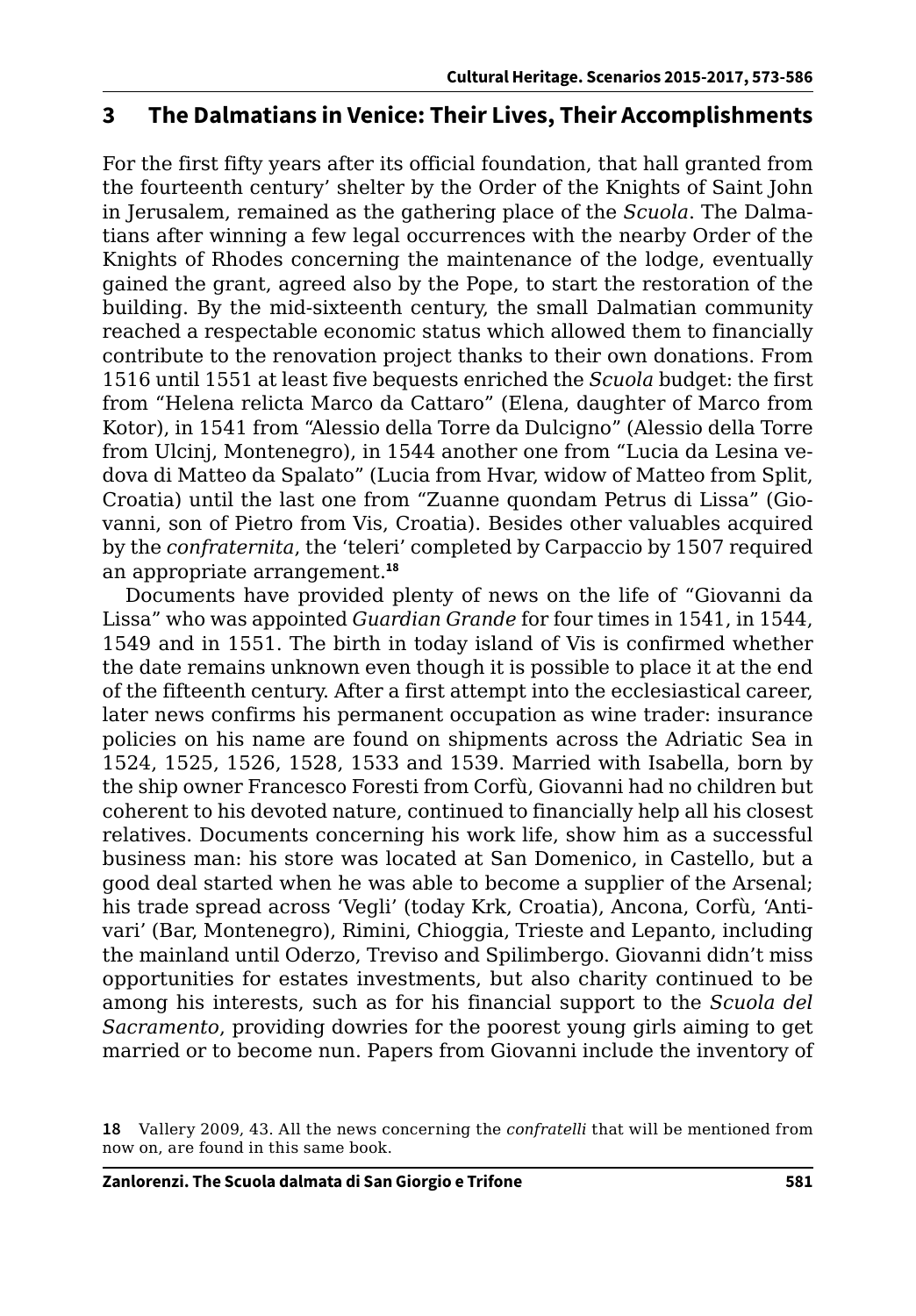his house and store, as well as hit testament drafted by the notary at the moment he passed: a detailed description of the furniture in every single room of the house show his sober measured nature, whereas the bequest left not only to the wife Isabella but also to other relatives such as the cousins living in the Dalmatia town of 'Spizza' (today Sutomore, Montenegro), and also at the *Scuola* complete the portrait of a peaceful and devoted Dalmatian man, who clearly considered the sharing of his material accomplishments, a natural part of such a successful existence he was given to live in Venice. No mention is given to the date and the cause of his death, still his properties' inventory was completed between April and May 1552. Gifted with such an industrious nature, it is no surprise that he was the one to manage the initial restauration of the new building of the *Scuola*. The first contract was signed in 1550: the *Guardian Grande* Giovanni da Lissa wrote that Giovanni de Zon' project for the façade' building, was selected as the 'most beautiful' with the condition added to have only Istrian stone from the cave of Rovigno as construction' material. One year later, on 8 March, Giovanni signed another contract with Sansovino pupil Pietro da Salò, for the carving of the bas-relief representing Saint George which still today stand out on the front façade.

The initial quoting of Lallich' famous painting, bring us to five centuries later, until March 1838. On the fourth of that month Pier Alessandro Paravia was appointed *Guardian grande*, as successor of his uncle Nicolò Zech Messevich. The family connection was from the mother of Paravia, Anna Missevich, born in Corfù in 1759, married the Venetian Colonel Giovanni Paravia on 1782. The fate gave to the father of the future *Guardian Grande*, the sad honour to take part to the other tribute given by the Dalmatians in Zara, *as Commander of the Schiavoni*, i.e. the oversea' infantry corps of the Venetian navy, where a less-known flag lowering' ceremony was held on the evening of 30 June 1797. Just the day after the sad event, Colonel Paravia wrote to his brother about the anxiety provoked by the memory of the last day of Venice independence:

Da che esisto non mi ricordo di aver provato giornata più terribile, particolarmente al momento che, ammainate furono le insegne e inalberate quelle imperiali. (Vallery 2009, 67)**<sup>19</sup>**

Nicolò Messevich was almost one-hundred years old when he died on January 1838. Not only his life but also the one of his Dalmatians relatives, had been strongly bound to the development of Venice 'Stato da Mar'. His family was listed among the notable patricians of the 'Repubblica di

**<sup>19</sup>** "Since birth, I can't remember having experienced a worst day, especially when the flags were taken down and the imperial one were hoisted". Translation by the author.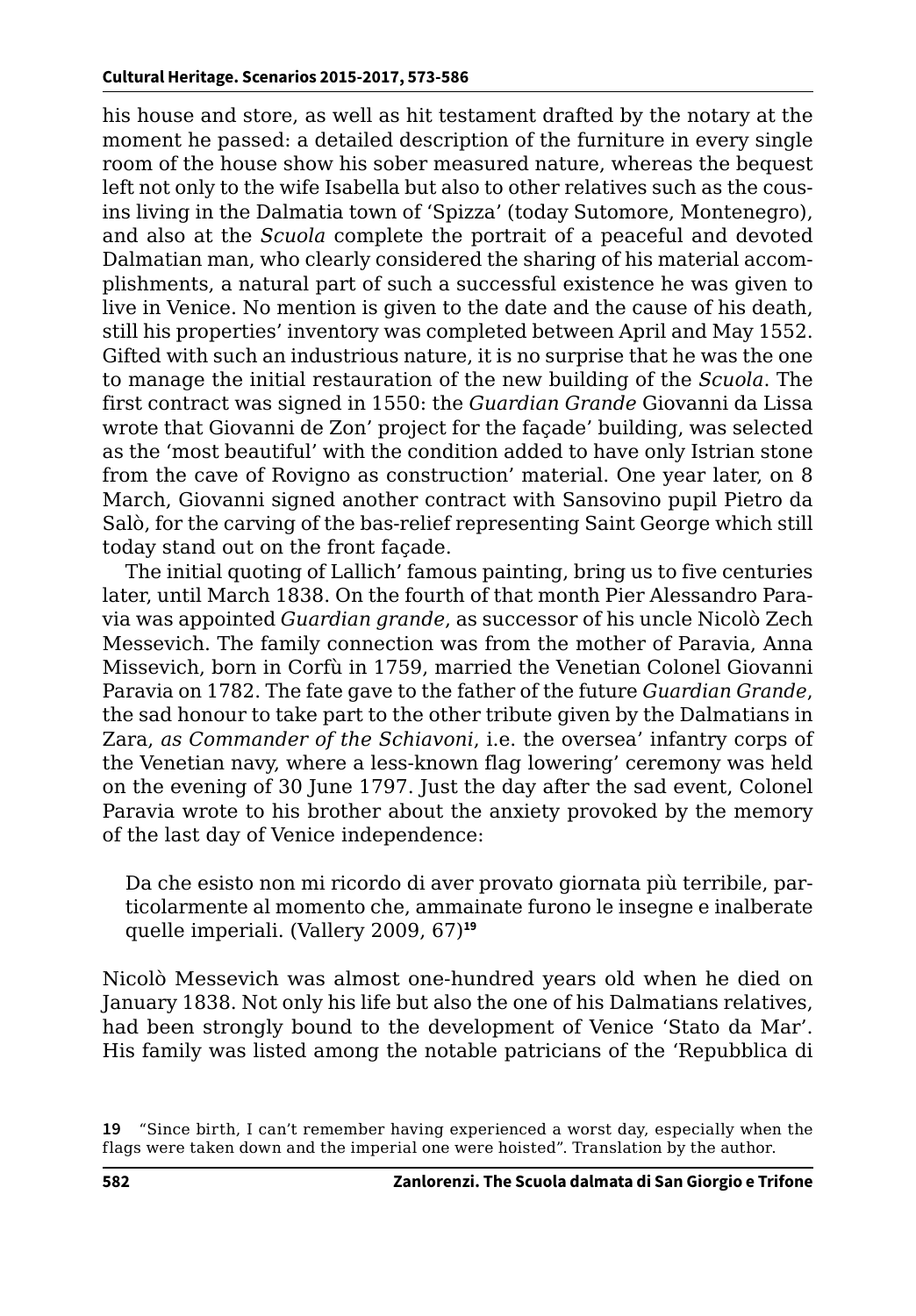Poglizza' (Poljica, Croatia), nearby today Split.

Lately moved to 'Sebenico', when the name 'Messevich' is found among the Council of Patricians, late nineteenth century documents mention an uncle of Nicolò, called Doimo employed as 'Primo Alfiere' (First standard' bearer) in the defence of the Sign fortress (today Sinj, Croatia) during the Ottoman assault of 1715; the father Antonio after fifty-seven years' duty on the Venice fleet' galleys received a special mention in the dispatches of the Senate along with a life-time jubilation. Nicolò went in charge with a number of appointments that brought him close to illustrious Venetian *condottieri*. As a young, Nicolò also was employed in the Schiavoni corps, first as a cadet in the Marcovich regiment, later on since 1757 in the Levant as scribe for seven years, and eventually for the same amount of years, promoted as 'sopramasser' (accountant) of Paolo Boldù, 'Provveditor all'Armar' (overseer) for the Levant, and Captain of the Adriatic Fleet. Moved to Corfù, Nicolò was put in charge with the local accouting department until the arrival of the new 'Provveditore Generale da Mar', residing in the island as Chief of the 'Stato da Mar' provinces. From 1774 Nicolò worked some other seven years in Levant, as 'sopramasser' of Captain Giambattista Contarini, but soon was back on service for Paolo Boldù who had been appointed 'Provveditore Generale in Dalmazia e Albania'. There in the city of Zara, is where Messevich received the special office of inspecting munitions of the whole province and those at the city' military hostel.

His health spoiled by such twenty years' dedication to the oversea' bureaucracy, Nicolò submitted his request to be relocated at home in Venice. The 'Consiglio dei Quaranta al Criminal' (Council of Forty)**<sup>20</sup>** granted him the privilege to be listed for those appointments set only to Venice-born citizens, whereas the 'Cinque Savi agli Ordini' (Council of the Five Advisers).**<sup>21</sup>** His careers was completed with Nicolò' admission in the 'Collegio dei veneti Ragionati' by ackwoledging in such a manner, full accomplishment of his career but especially of his *status*, within Venice' articulated bureaucracy. Messevich continued to be involved in other bureaucratic positions, including in 1787, the appointment as *Scontro* (accountant) at the Arsenal, for which he was reconfirmed also by the new Austrian government. It goes without saying that such a hard worker couldn't but turn also into a highlyregarded member of the Dalmatian community in Venice. When his nephew Pier Alessandro Paravia succeeded to him, Messevich had been involved in the *Scuola* board in the last twenty-five years already. The acceptance of the office as *Guardian Grande*, required instead to Pier Alessandro to

**<sup>20</sup>** One of the highest constitutional bodies of the ancient Republic of Venice, with both legal and political functions as the Supreme Court.

**<sup>21</sup>** In charge since the early fifteenth century with the overseas dominions and the fleet, this *Magistrato* later turned into the training authority for the younger service men recruited among Venice's patricians.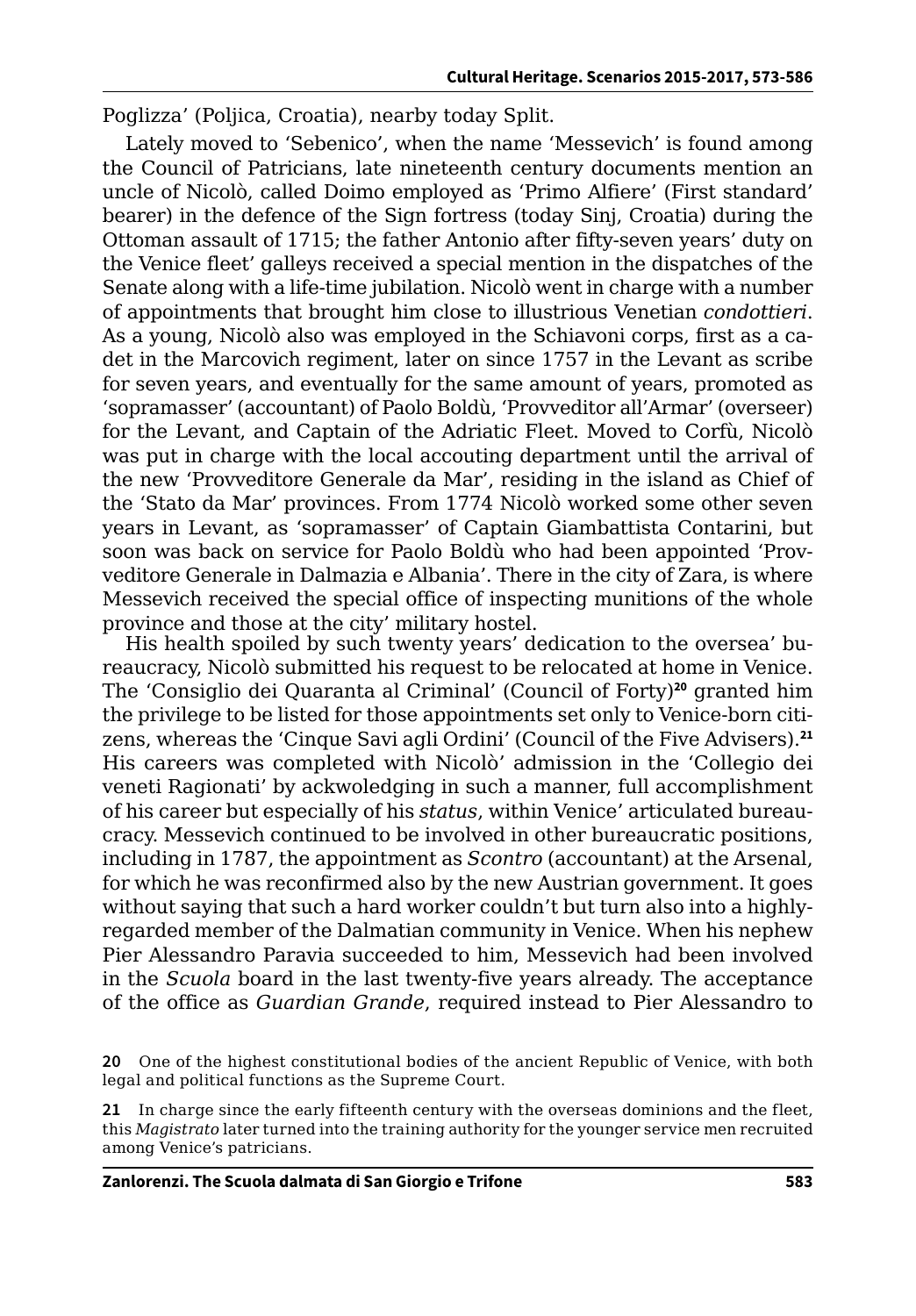leave Turin where since 1832, he was in charge with the chair of Oratory by direct appointment of the King Carlo Alberto. In the Piedmont' capital, Paravia had become the official speaker of every public ceremony. Born in Zara in 1797, he moved to Venice as a teenager, to start his secondary education at the High school for Classical Studies Liceo Marco Foscarini, (than named Liceo Santa Caterina). Completed his university course in Law in Padua, was soon employed in mainland' bureaucracy but his talent as intellectual prevailed and brought him in touch with some of the most important personalities of his time, such as the Dalmatian Nicolò Tommaseo and philosopher Antonio Rosmini. The appointment received from the Savoy in Turin, required him to scale down the French background of the young educated Piedmontese, in order to train them toward a more defined national awareness as 'Italians'.

It is clear that the appointment of Pier Alessandro in 1838, came in a time when the political situation of Italy was going toward unification, to be gained through opposition to the Austrian Empire whose dominance in Venice was hardly tolerated. It is no surprise that his new office caught the attention of the imperial delegation, such as a letter written at the end of March clearly shows:

si invita la Scuola dalmata di riferire entro giorni cinque come abbia potuto aver luogo la nomina del signor Paravia al carico di direttore cassiere quando il carico stesso esige la continua presenza in luogo dell'individuo che lo esercita e quando il signor cav. Paravia, che d'altronde si è dichiarato suddito sardo, deve per la cattedra che cuopre a Torino starsene presso chè tutto l'anno fuori dagli stati di Sua Maestà l'imperatore d'Austria. (Vallery 2009, 69)**<sup>22</sup>**

Paravia's reply to the appointment came few weeks later, at the beginning of April: the way he commented on his new office, cannot but remind us of the sense of responsibility and courage that marked the commitment of the Dalmatians, to the duties assigned by *La Serenissima*:

mi è dolce la prova di bontà e fiducia datami dalla Nazion Dalmata alla quale non lascerò mai d'appartenere e per nascita e per cuore. (Vallery 2009, 70)**<sup>23</sup>**

**22** "The Scuola is invited to provide explanation within five days, why and how that Mr. Paravia could be appointed treasurer as long as this appointment require permanent presence by the employee, in consideration of Mr. Paravia' s declaration as Sardinian subject, and his chair in Turin which requires him to stay all-yearlong outside the borders of His Majesty' Emperor of Austria" Translation by the author.

**23** "I feel touched by the proof of good will and trust received by the Dalmatian Nation, to which I will never cease to belong by birth and spirit". Translation by the author.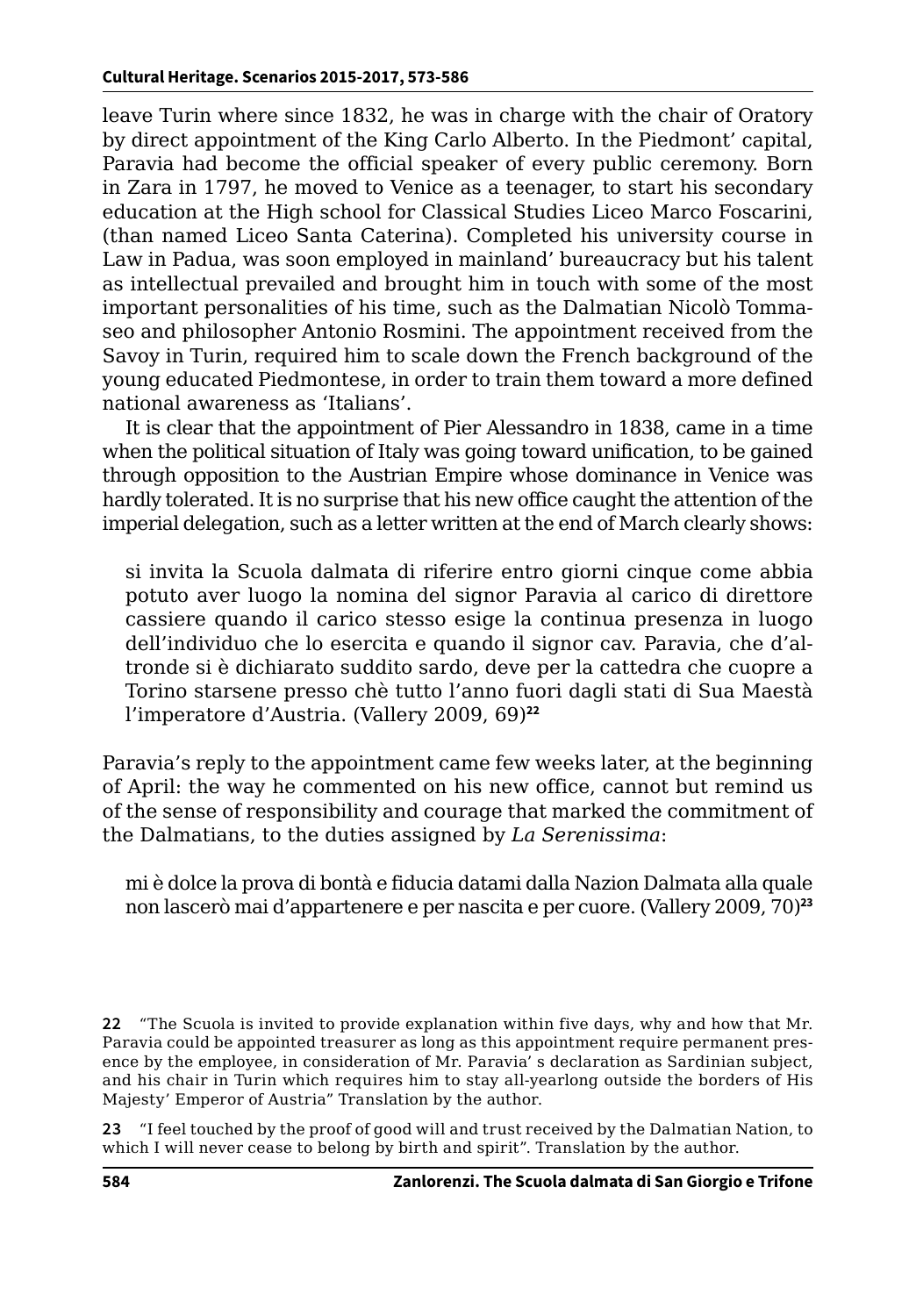#### **4 Conclusions**

This paper has aimed a confrontation between different titles written about the *Scuola dalmata*, in order to provide a new perspective in considering its role within Venice' history.

As a matter of fact, its foundation occurred in a time when the struggle of Venice for the Adriatic Sea, was at the peak of the conflicts with the Ottomans, at a time when the Turks started to be the main occupying force in the Balkan mainland. This is why, by reading the biographies of the *Guardiani*, the 'Venice factor', rather than the 'Rome one', might seem to be the main reason bringing many Dalmatian seamen and business men, to *La Serenissima*. In other words, in the fifteenth and in the sixteenth century, strategic interference from the Pope in order to establish a community of soldiers inspired by the figure of Saint George and fight against the Muslim threat on Europe, might be much less relevant.

In this sense, future research might focus on the origins of the first *confratelli*, in order to consider whether their religious background might be the actual reason for the choice of the guardian' saints. In fact, the two saints have a 'eastern' origin as Saint George was born in Cappodocia, and San Trifon in Greek city of Lampsacus, located in today Turkey: the first was patron of Antivari whereas the latter was guardian for Cattaro (today Kotor), two cities with a typical multicultural, still Dalmatian mood, filled with a population of diverse background. The fact that Saint George still remains the most important saint worshipped in Serbian Orthodox Church on the special celebration of the Đurđevdan (6 May of the Gregorian Calendar), might be worth to reconsider the heavy symbolism of Carpaccio's painting within a stronger Byzantine' approach on the iconography. After the religious ones, hypothesis on the ethnic background of the first Dalmatians who reached Venice, might easily follow.

It is clear also that daily needs, by a time similar to the ones of today 'economic migrants', pushed Dalmatians to reach Venice. As a matter of fact, the ongoing inclusion into the 'Stato da Mar' made Venice the 'capital' of the many cities, towns and islands of the Dalmatian province, but such as the personal story of Giovanni da Lissa has shown, *La Serenissima* offered a stable *milieu* to the career of men gifted with great deal of initiative. Religious devotion might be channelled toward the surrounding social group in Venice, by providing the path to active integration either social either cultural. Messevich's rich career has brought to light the story of a man whose office in the oversea provinces, wasn't at all a warrior' one but rather of a meticulous accountant whose ability appeared useful even to the Austrians who considered Nicolò as a Venetian official provided with an expertise of a high value for the new Empire' bureaucracy.

The personal events of Guardiani's lives, from the founding ones until the more recent ones of the nineteenth century, have shown how members